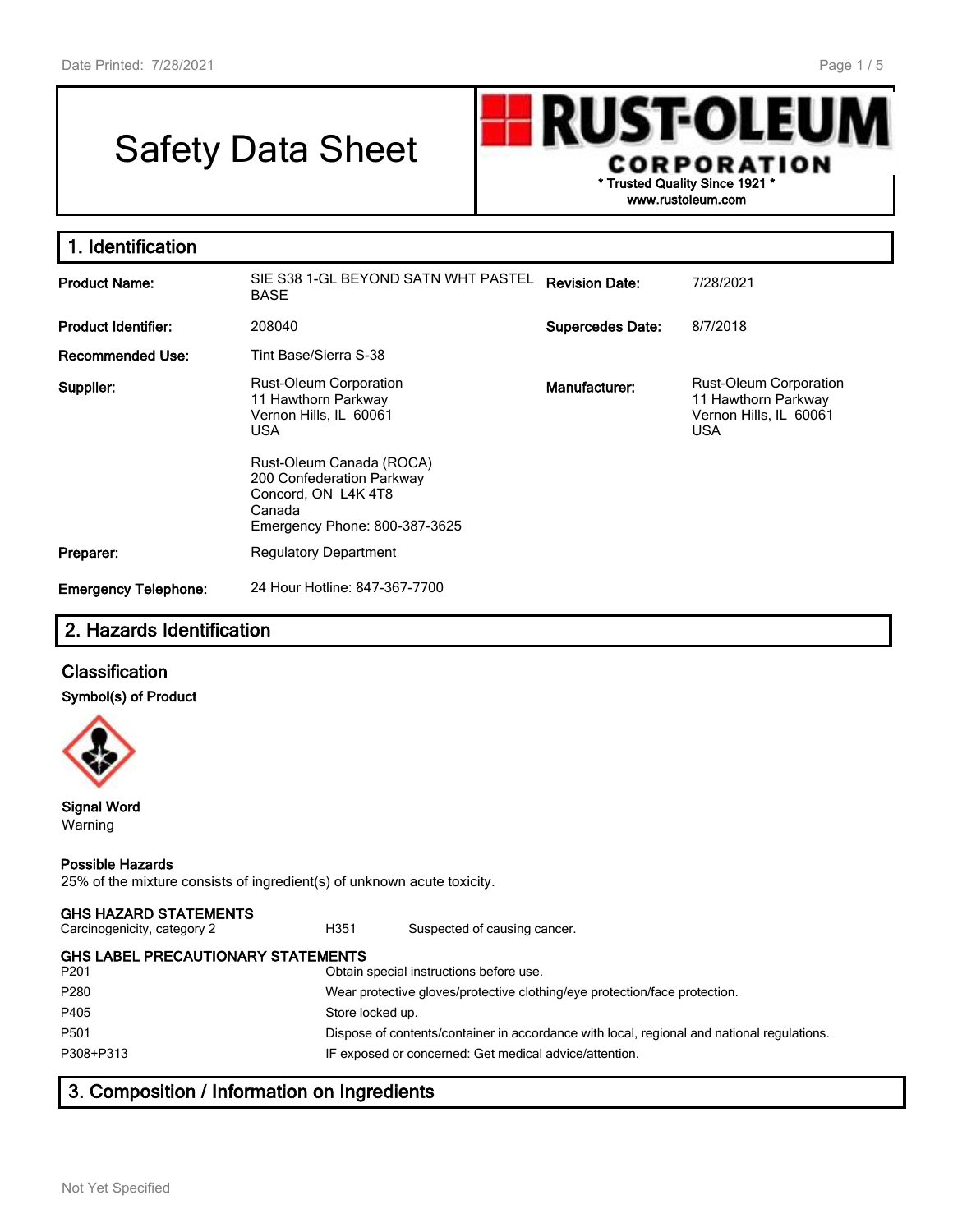#### **HAZARDOUS SUBSTANCES**

| <b>Chemical Name</b>              | CAS-No.         | <b>Wt.%</b> | <b>GHS Symbols</b>          | <b>GHS Statements</b>    |
|-----------------------------------|-----------------|-------------|-----------------------------|--------------------------|
| Titanium Dioxide                  | 13463-67-7      | 25          | GHS08                       | H <sub>351</sub>         |
| <b>Barium Sulfate</b>             | 7727-43-7       | 4.4         | GHS07                       | H332                     |
| Kaolin Clay                       | 1332-58-7       | 1.9         | Not Available               | Not Available            |
| Polyethylene-Polypropylene Glycol | $9003 - 11 - 6$ | 0.4         | GHS06                       | H330                     |
| Amorphous Silica                  | 7631-86-9       | 0.1         | Not Available               | Not Available            |
| Aziridine, 2-Methyl-              | 75-55-8         | 0.1         | GHS02-GHS05-<br>GHS06-GHS08 | H225-300-310-318-330-350 |

## **4. First-Aid Measures**

**FIRST AID - EYE CONTACT:** Immediately flush eyes with plenty of water for at least 15 minutes holding eyelids open. Get medical attention. Do NOT allow rubbing of eyes or keeping eyes closed. Remove contact lenses, if present and easy to do. Continue rinsing.

**FIRST AID - SKIN CONTACT:** Wash skin with soap and water. Remove contaminated clothing. Get medical attention if irritation develops or persists.

**FIRST AID - INHALATION:** Remove to fresh air. If not breathing, give artificial respiration. If breathing is difficult, give oxygen. Get immediate medical attention. Do NOT use mouth-to-mouth resuscitation. If you experience difficulty in breathing, leave the area to obtain fresh air. If continued difficulty is experienced, get medical assistance immediately.

**FIRST AID - INGESTION:** Swallowing less than an ounce will not cause significant harm. For larger amounts, do not induce vomiting, but give one or two glasses of water to drink and get medical attention. If swallowed, do not induce vomiting. If victim is conscious and alert, give 2 to 4 cupfuls of water or milk. Call a physician or poison control center immediately. Never give anything by mouth to an unconscious person. Treat symptomatically and supportively. If swallowed, rinse mouth with water. If feeling unwell, get medical attention.

# **5. Fire-Fighting Measures**

**EXTINGUISHING MEDIA:** Alcohol Film Forming Foam, Carbon Dioxide, Dry Chemical, Water Fog

**UNUSUAL FIRE AND EXPLOSION HAZARDS:** Keep containers tightly closed. FLASH POINT IS TESTED TO BE GREATER THAN 200 DEGREES F. No unusual fire or explosion hazards noted.

**SPECIAL FIREFIGHTING PROCEDURES:** Water may be used to cool closed containers to prevent buildup of steam. If water is used, fog nozzles are preferred.

**Special Fire and Explosion Hazard (Combustible Dust):** No Information

#### **6. Accidental Release Measures**

**STEPS TO BE TAKEN IF MATERIAL IS RELEASED OR SPILLED:** Dispose of according to local, state (provincial) and federal regulations. Do not incinerate closed containers. If spilled, contain spilled material and remove with inert absorbent. Dispose of contaminated absorbent, container, and unused contents in accordance with local, state, and federal regulations. Do not incinerate closed containers

# **7. Handling and Storage**

**HANDLING:** Wash thoroughly after handling. Wash hands before eating. Remove contaminated clothing and launder before reuse. Use only with adequate ventilation. Follow all SDS and label precautions even after container is emptied because it may retain product residues. Avoid breathing fumes, vapors, or mist. Avoid contact with eyes, skin and clothing. Avoid contact with eyes. **STORAGE:** Keep from freezing. Keep container closed when not in use. Store in a dry, well ventilated place. Keep container tightly closed when not in use.

**Advice on Safe Handling of Combustible Dust:** No Information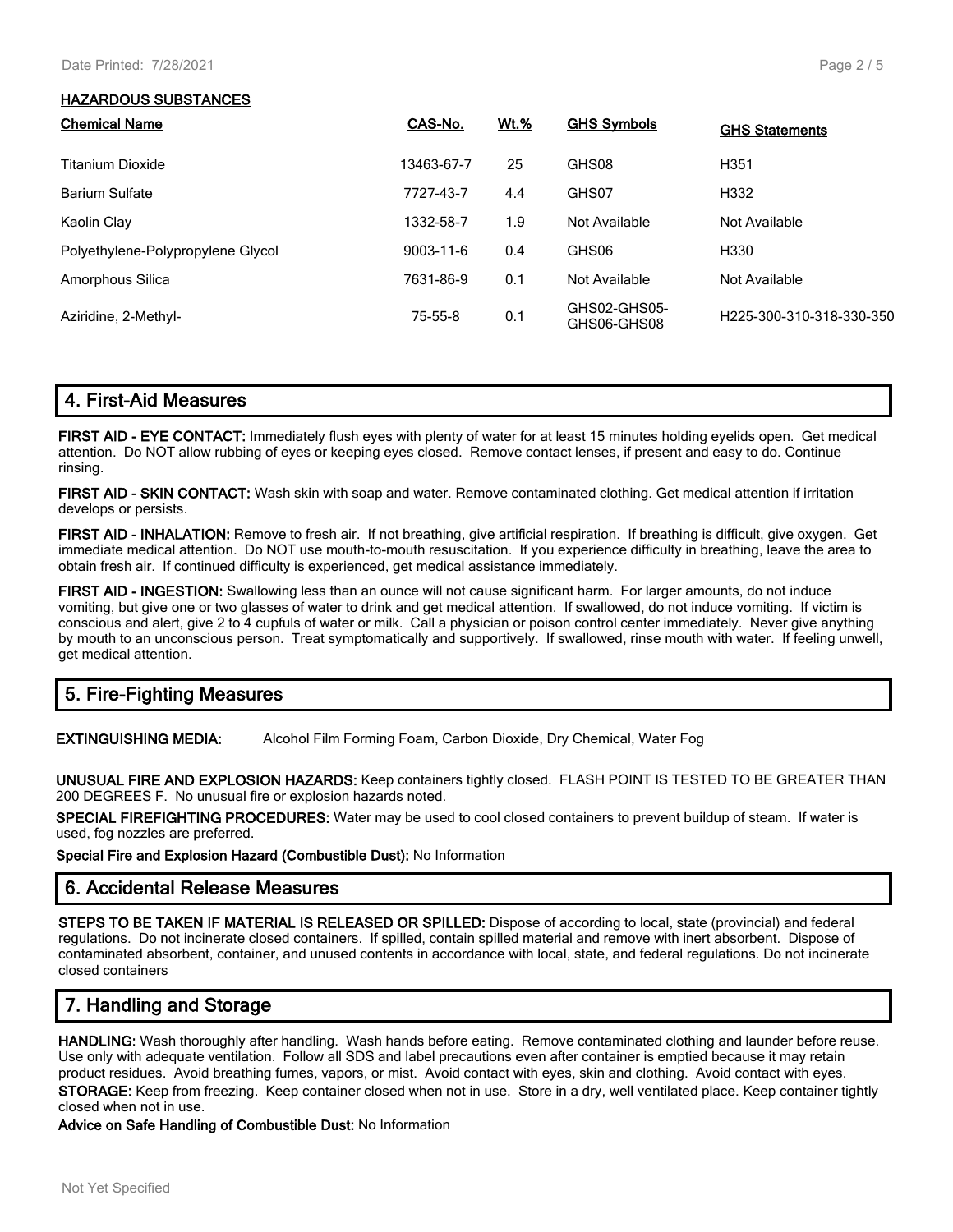# **8. Exposure Controls / Personal Protection**

| <b>Chemical Name</b>                 | CAS-No.    | Weight %<br><b>Less Than</b> | <b>ACGIH TLV-</b><br>TWA | <b>ACGIH TLV-</b><br><b>STEL</b> | <b>OSHA PEL-TWA</b> | <b>OSHA PEL-</b><br><b>CEILING</b> |
|--------------------------------------|------------|------------------------------|--------------------------|----------------------------------|---------------------|------------------------------------|
| <b>Titanium Dioxide</b>              | 13463-67-7 | 30.0                         | 10 mg/m $3$              | N.E.                             | $15 \text{ mg/m}$   | N.E.                               |
| <b>Barium Sulfate</b>                | 7727-43-7  | 5.0                          | $5 \text{ mg/m}$         | N.E.                             | $15 \text{ mg/m}$   | N.E.                               |
| Kaolin Clav                          | 1332-58-7  | 5.0                          | $2 \text{ mg/m}$         | N.E.                             | $15 \text{ mg/m}$   | N.E.                               |
| Polyethylene-Polypropylene<br>Glvcol | 9003-11-6  | 1.0                          | N.E.                     | N.E.                             | N.E.                | N.E.                               |
| Amorphous Silica                     | 7631-86-9  | 1.0                          | N.E.                     | N.E.                             | $50 \mu g/m3$       | N.E.                               |
| Aziridine, 2-Methyl-                 | 75-55-8    | 0.1                          | $0.2$ ppm                | $0.4$ ppm                        | 2 ppm               | N.E.                               |

#### **PERSONAL PROTECTION**

**ENGINEERING CONTROLS:** Use process enclosures, local exhaust ventilation, or other engineering controls to control airborne levels below recommended exposure limits. Prevent build-up of vapors by opening all doors and windows to achieve crossventilation.

**RESPIRATORY PROTECTION:** A respiratory protection program that meets OSHA 1910.134 and ANSI Z88.2 requirements must be followed whenever workplace conditions warrant a respirator's use. A NIOSH/MSHA approved air purifying respirator with organic vapor cartridge or canister may be permissible under certain circumstances where airborne concentrations are expected to exceed exposure limits.

**SKIN PROTECTION:** Use gloves to prevent prolonged skin contact. Nitrile or Neoprene gloves may afford adequate skin protection.

**EYE PROTECTION:** Use safety eyewear designed to protect against splash of liquids. Use ANSI Z87.1 approved safety eyewear.

**OTHER PROTECTIVE EQUIPMENT:** Refer to safety supervisor or industrial hygienist for further guidance regarding types of personal protective equipment and their applications. Refer to safety supervisor or industrial hygienist for further information regarding personal protective equipment and its application.

**HYGIENIC PRACTICES:** Wash thoroughly with soap and water before eating, drinking or smoking. Remove contaminated clothing immediately and launder before reuse.

**Engineering Measures for Combustible Dust:** No Information

## **9. Physical and Chemical Properties**

| Appearance:                 | Liguid                      | <b>Physical State:</b>            | Liguid        |
|-----------------------------|-----------------------------|-----------------------------------|---------------|
| Odor:                       | Solvent Like                | <b>Odor Threshold:</b>            | N.E.          |
| <b>Specific Gravity:</b>    | 1.364                       | pH:                               | N.D.          |
| Freeze Point, °C:           | ND.                         | Viscosity:                        | N.D.          |
| <b>Solubility in Water:</b> | Miscible                    | Partition Coefficient, n-octanol/ |               |
| Decomposition Temp., °C:    | N.D.                        | water:                            | N.D.          |
| Boiling Range, °C:          | $100 - 537$                 | Explosive Limits, vol%:           | $N.A. - N.A.$ |
| <b>Flammability:</b>        | Does not Support Combustion | Flash Point. °C:                  | 94            |
| <b>Evaporation Rate:</b>    | Slower than Ether           | Auto-Ignition Temp., °C:          | N.D.          |
| <b>Vapor Density:</b>       | Heavier than Air            | Vapor Pressure:                   | N.D.          |
|                             |                             |                                   |               |

(See "Other information" Section for abbreviation legend)

# **10. Stability and Reactivity**

**Conditions to Avoid:** Avoid contact with strong acid and strong bases. Avoid excess heat. Keep from freezing.

**Incompatibility:** Incompatible with strong oxidizing agents, strong acids and strong alkalies.

**Hazardous Decomposition:** By open flame, carbon monoxide and carbon dioxide. When heated to decomposition, it emits acrid smoke and irritating fumes.

**Hazardous Polymerization:** Will not occur under normal conditions.

**Stability:** This product is stable under normal storage conditions.

## **11. Toxicological Information**

**EFFECTS OF OVEREXPOSURE - EYE CONTACT:** Causes eye irritation. Irritating, and may injure eye tissue if not removed promptly.

**EFFECTS OF OVEREXPOSURE - SKIN CONTACT:** Substance may cause slight skin irritation. Low hazard for usual industrial handling or commercial handling by trained personnel.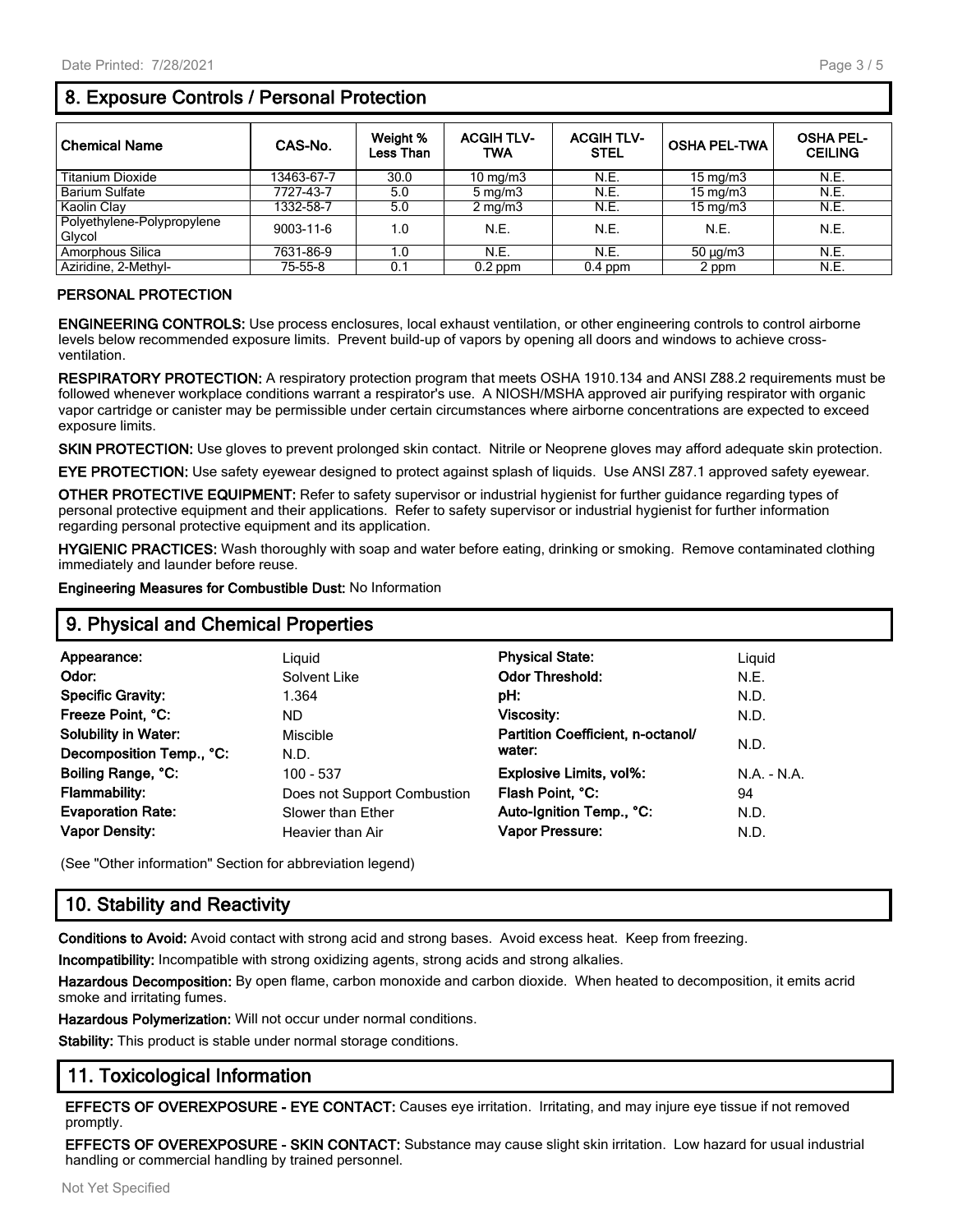#### Date Printed: 7/28/2021

**EFFECTS OF OVEREXPOSURE - INHALATION:** High gas, vapor, mist or dust concentrations may be harmful if inhaled. Avoid breathing fumes, spray, vapors, or mist. Low hazard for usual industrial handling or commercial handling by trained personnel. Routine handling and application does not require use of respiratory protection; however, if air monitoring demonstrates vapor, mist, or dust levels above applicable limits, wear an appropriate, properly fitted respirator (NIOSH/MSHA approved) during handling and application. Follow respirator manufacturer's directions for respirator use.

**EFFECTS OF OVEREXPOSURE - INGESTION:** Substance may be harmful if swallowed.

**EFFECTS OF OVEREXPOSURE - CHRONIC HAZARDS:** Contains Titanium Dioxide. Titanium Dioxide is listed as a Group 2B-"Possibly carcinogenic to humans" by IARC. No significant exposure to Titanium Dioxide is thought to occur during the use of products in which Titanium Dioxide is bound to other materials, such as in paints during brush application or drying. Risk of overexposure depends on duration and level of exposure to dust from repeated sanding of surfaces or spray mist and the actual concentration of Titanium Dioxide in the formula. (Ref: IARC Monograph, Vol. 93, 2010)

**PRIMARY ROUTE(S) OF ENTRY:** Eye Contact, Ingestion, Inhalation, Skin Absorption, Skin Contact

#### **ACUTE TOXICITY VALUES The acute effects of this product have not been tested. Data on individual components are tabulated below:**

| CAS-No.         | <b>Chemical Name</b>              | Oral LD50        | Dermal LD50        | <b>Vapor LC50</b> |
|-----------------|-----------------------------------|------------------|--------------------|-------------------|
| 13463-67-7      | <b>Titanium Dioxide</b>           | >10000 mg/kg Rat | 2500 mg/kg         | N.E.              |
| 7727-43-7       | <b>Barium Sulfate</b>             | 307000 mg/kg Rat | N.E.               | N.E.              |
| 1332-58-7       | Kaolin Clay                       | 5500 mg/kg       | >5000 mg/kg Rat    | 25                |
| $9003 - 11 - 6$ | Polyethylene-Polypropylene Glycol | 5700 mg/kg Rat   | N.E.               | .3 mg/L Rat       |
| 7631-86-9       | Amorphous Silica                  | 7900 mg/kg Rat   | >5000 mg/kg Rabbit | $25 \text{ mg/L}$ |
| $75 - 55 - 8$   | Aziridine, 2-Methyl-              | 19 mg/kg Rat     | N.E.               | N.E.              |

N.E. - Not Established

# **12. Ecological Information**

**ECOLOGICAL INFORMATION:** Product is a mixture of listed components. No ecotoxicity data was found for this product.

## **13. Disposal Information**

**DISPOSAL INFORMATION:** Dispose of material in accordance to local, state, and federal regulations and ordinances.

## **14. Transport Information**

|                              | Domestic (USDOT) | <b>International (IMDG)</b> | Air (IATA)    | <b>TDG (Canada)</b> |
|------------------------------|------------------|-----------------------------|---------------|---------------------|
| <b>UN Number:</b>            | N.A.             | N.A.                        | N.A.          | N.A.                |
|                              |                  |                             |               |                     |
| <b>Proper Shipping Name:</b> | Not Regulated    | Not Regulated               | Not Regulated | Not Regulated       |
|                              |                  |                             |               |                     |
| <b>Hazard Class:</b>         | N.A.             | N.A.                        | N.A.          | N.A.                |
| <b>Packing Group:</b>        | N.A.             | N.A.                        | N.A.          | N.A.                |
| <b>Limited Quantity:</b>     | No               | No.                         | No            | No                  |
|                              |                  |                             |               |                     |

# **15. Regulatory Information**

#### **U.S. Federal Regulations:**

#### **CERCLA - SARA Hazard Category**

This product has been reviewed according to the EPA 'Hazard Categories' promulgated under Sections 311 and 312 of the Superfund Amendment and Reauthorization Act of 1986 (SARA Title III) and is considered, under applicable definitions, to meet the following categories:

**Carcinogenicity** 

#### **SARA Section 313**

This product contains the following substances subject to the reporting requirements of Section 313 of Title III of the Superfund Amendment and Reauthorization Act of 1986 and 40 CFR part 372: